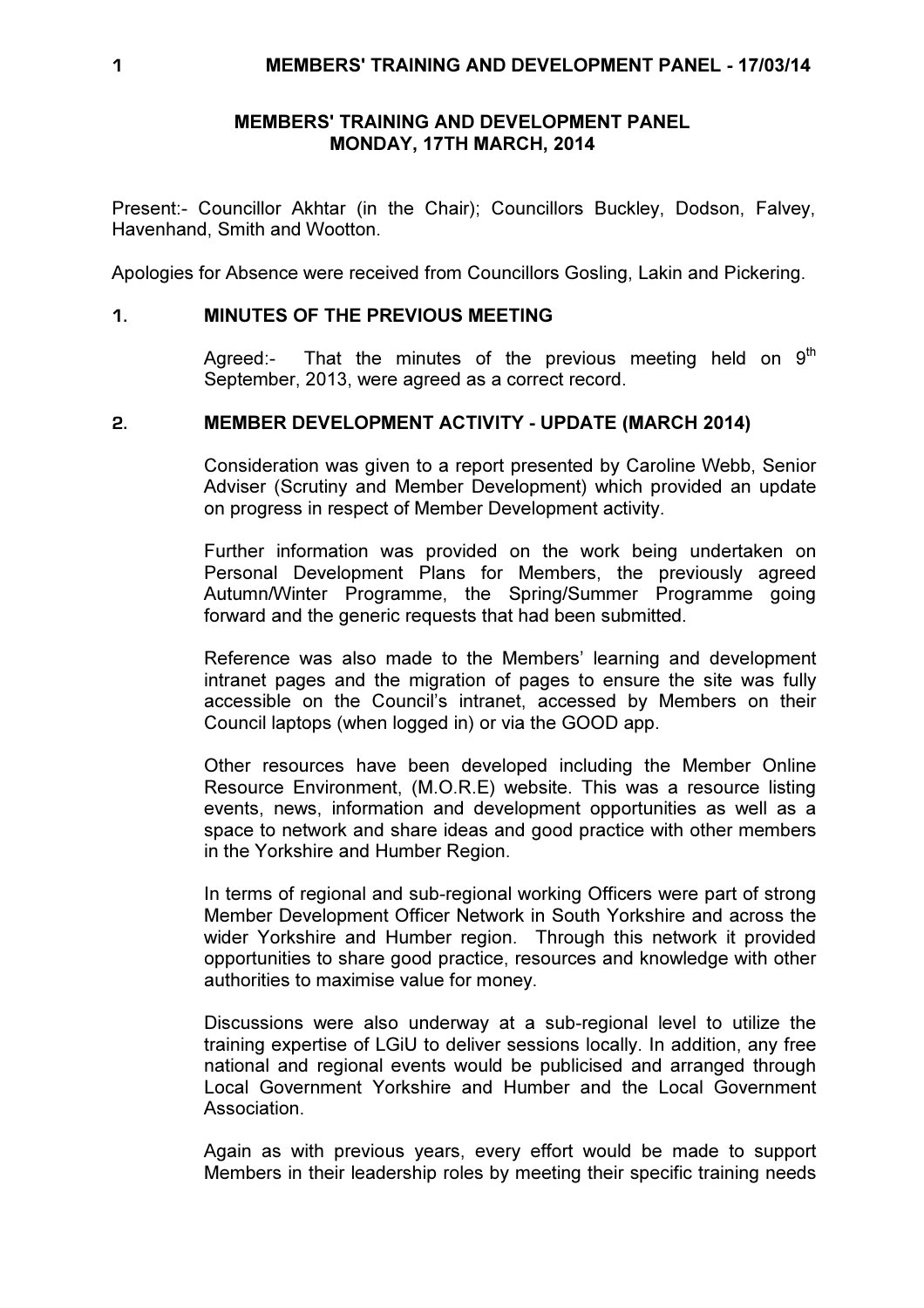(for example Leadership Academy or other bespoke programmes).

The previous Leadership Academy 'offer' included a number of free programmes and several which were heavily subsidised (for example the Young Councillor weekends.) Decisions to support attendance at Leadership Academy (or external training) were based on the training support principals (as agreed on 17th December, 2012), identified need or issues arising from Personal Development Plans, in liaison with this Panel or the Deputy Leader.

Discussion ensued on the value of the previous programme, the previously agreed clear training principles, sessions aimed at practical skills for handling the media, Emergency Planning, the need for further training on the changing role of the Elected Member, chairing and questioning skills sessions and the potential for inviting trainers to Rotherham rather than sending Members externally.

It was also suggested that there should be further sessions on managing expectations for Councillors, with a further report on options being submitted to the next meeting in June, 2014.

Agreed:- (1) That the report be received and the contents noted.

(2) That the programme as submitted be noted.

(3) That a further report on managing expectations be submitted to the next meeting of the Members' Training and Development Panel in June, 2014.

# 3. INDUCTION PROGRAMME FOR NEW MEMBERS

 Consideration was given to a report presented by Caroline Webb, Senior Adviser (Scrutiny and Member Development) which requested that Members consider draft proposals for the induction programme for newly elected Members in 2014.

Further information was provided on the importance of the Members' Training and Development Panel having input into the induction programme, feedback and evaluation of the 2012 Programme and ICT support.

In taking the 2014 Programme forward it was suggested that a two-tiered approach be taken. The first part of the programme would be a concentrated two-day session covering 'essential' information in the days immediately following the election and following agreement of the Programme all prospective candidates be contacted prior to the election and asked to commit to these sessions (if successful).

The evaluation of the 2012 programme showed a number of Members had a very strong preference for evening sessions to accommodate their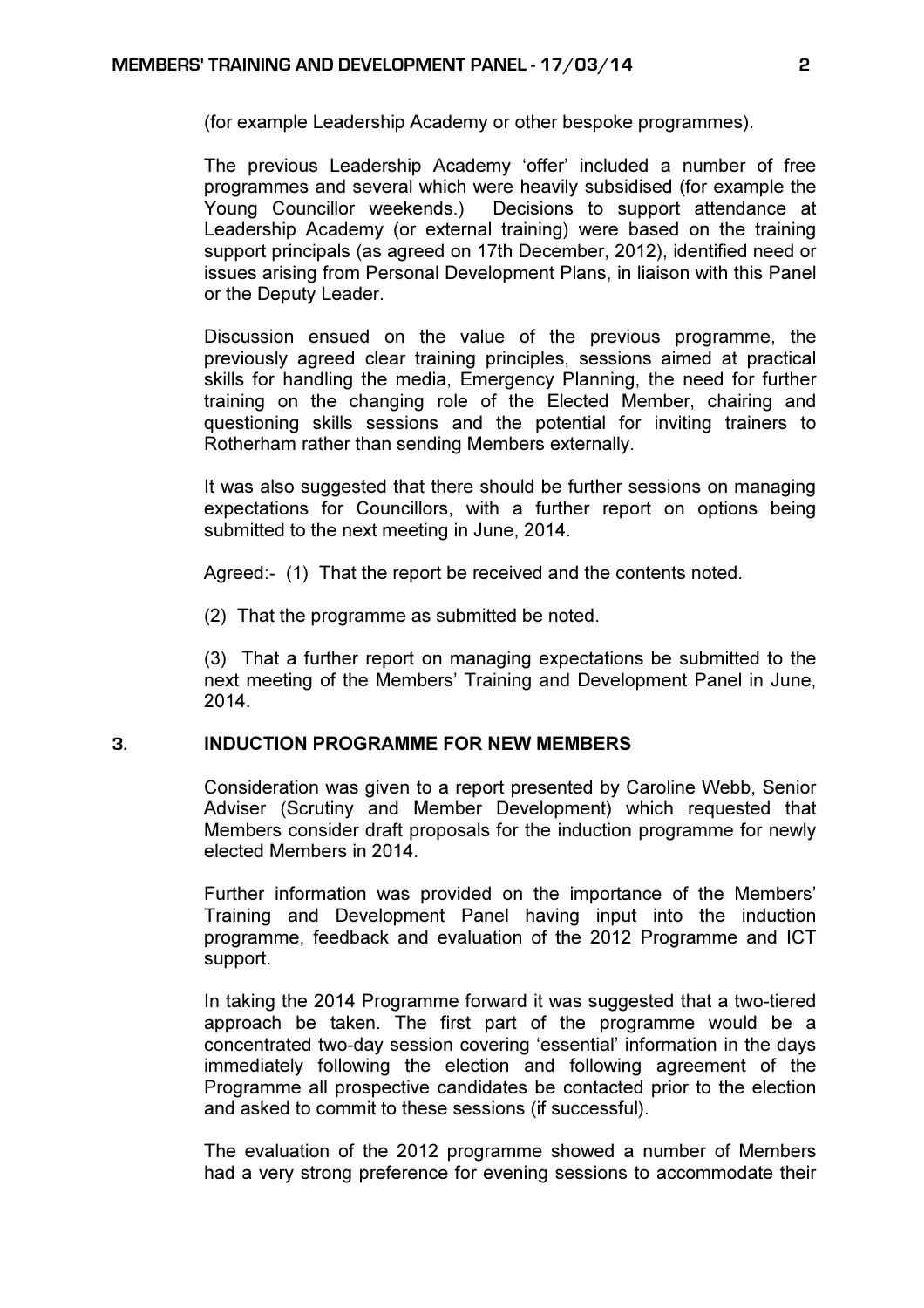working commitments. This practice had since been built into other programmes (subject to the availability of venue/facilitators) and it was, therefore, suggested that if possible, the sessions should be organised around an afternoon/early evening pattern to minimise disruption to employment or other day-time commitments.

If a two-tier approach to induction was approved, it was suggested that the in-depth programme covering the following areas:-

- Member's role in the community.
- Undertaking casework.
	- $\triangleright$  Understanding ward data.
	- $\triangleright$  Handling difficult situations.
	- $\triangleright$  Giving difficult messages.
- Understanding overview and scrutiny.
- Understanding Council priorities.
- Equality and diversity.
- Introduction to planning and licensing.
- Members' role as corporate parents.
- Safeguarding.
- Member's role in emergency planning.
- Communication and media (including social media).
- Council website accessing information and services online.
- Speaking and contributing to meetings.
- Questioning skills.
	- $\triangleright$  Introduction to local government finance.

The Programme would be scheduled to run over the course of the municipal year, with elements forming part of the generic member development programme.

It was anticipated that the majority of sessions would be delivered inhouse, with any additional costs for external facilitation met through the Member Development budget.

As with previous years, it was suggested that Members be involved in the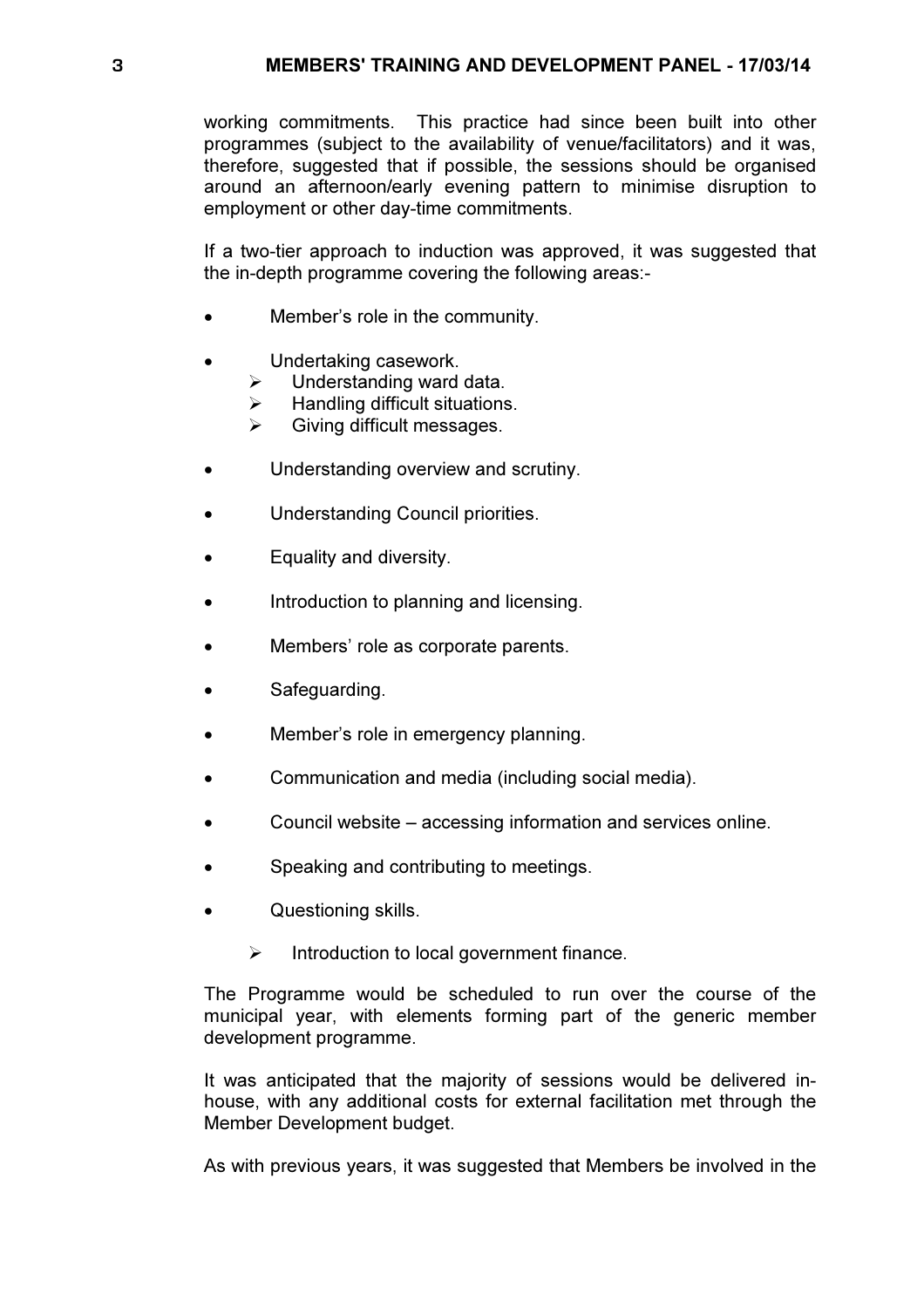delivery of the 2014 Programme and views were sought on how this input could be best facilitated.

It was also noted that each newly Elected Member would receive an updated handbook after the election. This provided information on the day to day running of the Council, the support services available and contact details of relevant staff. Each new Member would also receive a hard copy of the Local Government Association's Guide for New Councillors.

Discussion ensued on the draft programme, which was comprehensive, and would provide the necessary information for newly elected Members. It was also suggested that the Planning and Licensing Regulatory sessions be held as soon as possible and that consideration be given to ensuring training for Licensing was received for new Members prior to meetings taking place, following the example set down by Planning.

It was particularly important for Cabinet Members to provide support to newly elected Councillors and to guide them through the democratic process.

Reference was also made to the Members' Handbook, its content and format and the value that should be shared again with the current Members electronically once refreshed.

Agreed:- (1) That the structure, timing and contents of the draft programme be noted.

(2) That there be a programme of established member involvement in the induction programme.

(3) That the contents of the handbook be refreshed and a hard copy provided to all newly elected Councillors, but that an electronic version be circulated to all Councillors as soon as practicably possible.

(4) That Officers be thanked for their input to the induction programme and the support they provide.

## (THE CHAIRMAN AUTHORISED CONSIDERATION OF THE FOLLOWING URGENT REQUEST IN ORDER TO PROCESS THE MATTERS REFERRED TO)

## 4. LGA FREE CLIMATE LOCAL CONFERENCE: DELIVERING GROWTH AND SUPPORTING RESILIENT COMMUNITIES - MONDAY, 31ST MARCH, 2014 - LOCAL GOVERNMENT HOUSE, LONDON

 Consideration was given to a request submitted by Councillor Wyatt, Cabinet Member for Health and Wellbeing and Lead Member for Climate Change, for attendance at the above free conference with approval being required to cover travel and subsistence.